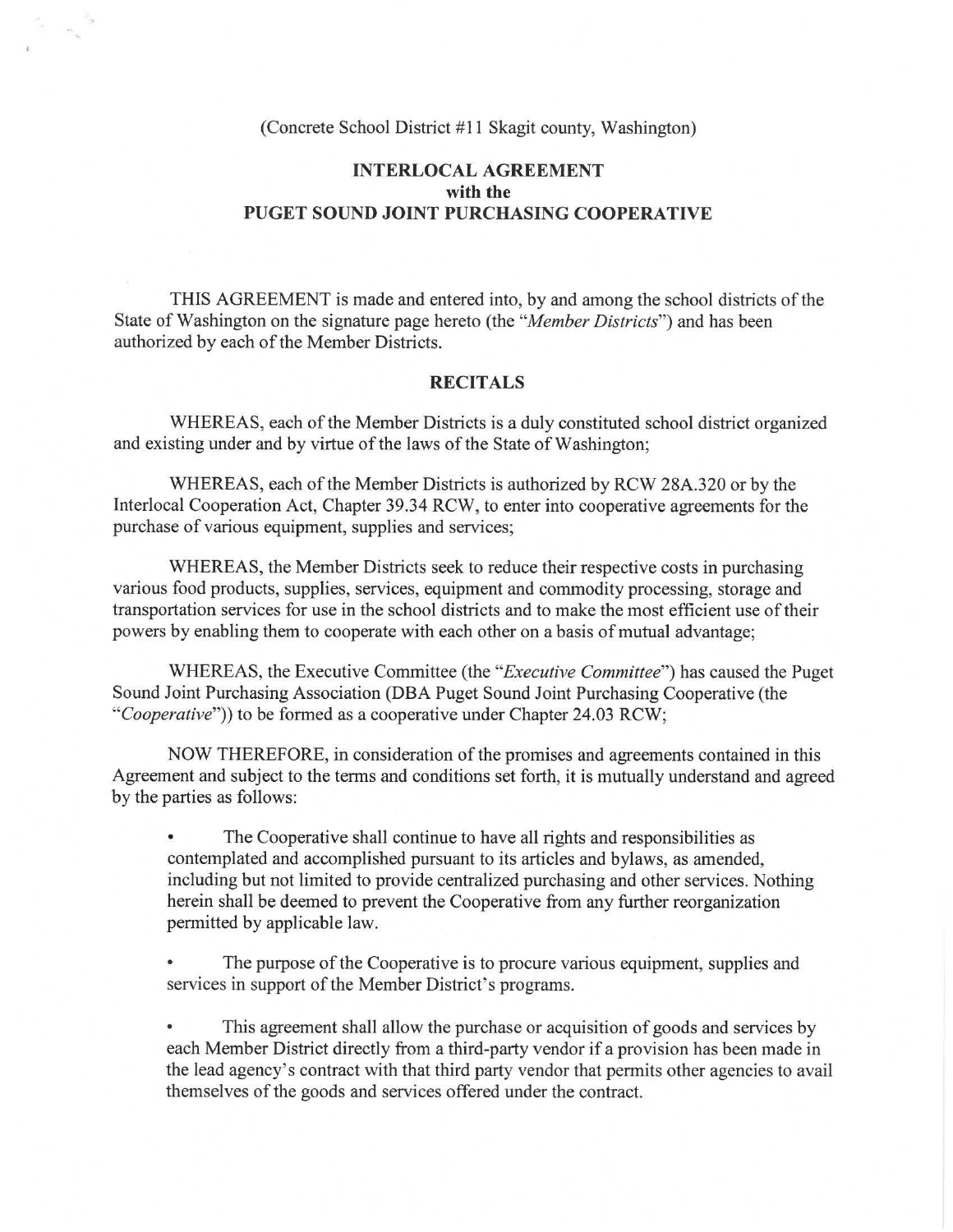The Superintendent or designee of the undersigned school district is hereby designated as representative to the joint purchasing agency Cooperative Board and the Superintendent or designee is further authorized to execute and implement the requisite agreement or agreements to accomplish this purpose.

The Superintendent or designee of the undersigned school district shall have full voting rights regarding Cooperative matters upon approval as a Member.

The undersigned school district will be assessed fees based on total equivalent lunches (meals) as reported on the last OSPI 1800D report, with a minimum annual fee of \$150. Fees will be determined by the Executive Committee on an annual basis and shall be assessed to each Member District to reimburse documented actual administrative, legal, insurance, and other costs. The Executive Committee will be responsible for annual budgeting and reporting. Upon termination of this Agreement or dissolution of the Cooperative, all remaining assessed fees will be returned to the Member Districts pro rata.

• Each Member District will be solely responsible for purchase, service, and disposal obligations for its use of the Puget Sound Joint Purchasing Cooperative's contracts.

Each Member District reserves the right to contract purchases independently, with or without notice to the other Member Districts. This Agreement does not obligate any Member Districts to acquire goods or services through the contractual agreements of the other Member District.

The Cooperative shall have all powers allowed by law for interlocal agencies created under RCW 28A.320.080, RCW 39.34.030 or Chapter 23.86 RCW, as they now exist or may hereafter be amended, and as authorized, amended, or removed by the Executive Committee, as provided for in this Agreement.

The Cooperative shall be financed through dues from Member Districts.

This Agreement shall remain in full force and effect until terminated in accordance with the Puget Sound Joint Purchasing Cooperative Bylaws or Articles.

This Agreement and any amendments thereto, shall be executed on behalf of each Member District by its duly authorized representative and pursuant to an appropriate motion, resolution or ordinance. This Agreement may be executed in any number of counterparts, each of which shall be an original, but those counterparts will constitute one and the same instrument. This Agreement shall be deemed adopted and effective as of the date signed.

## Signatures as follows:

*Concrete School District #11 45389 Airport Way Concrete WA 98237 (360) 853-4000*